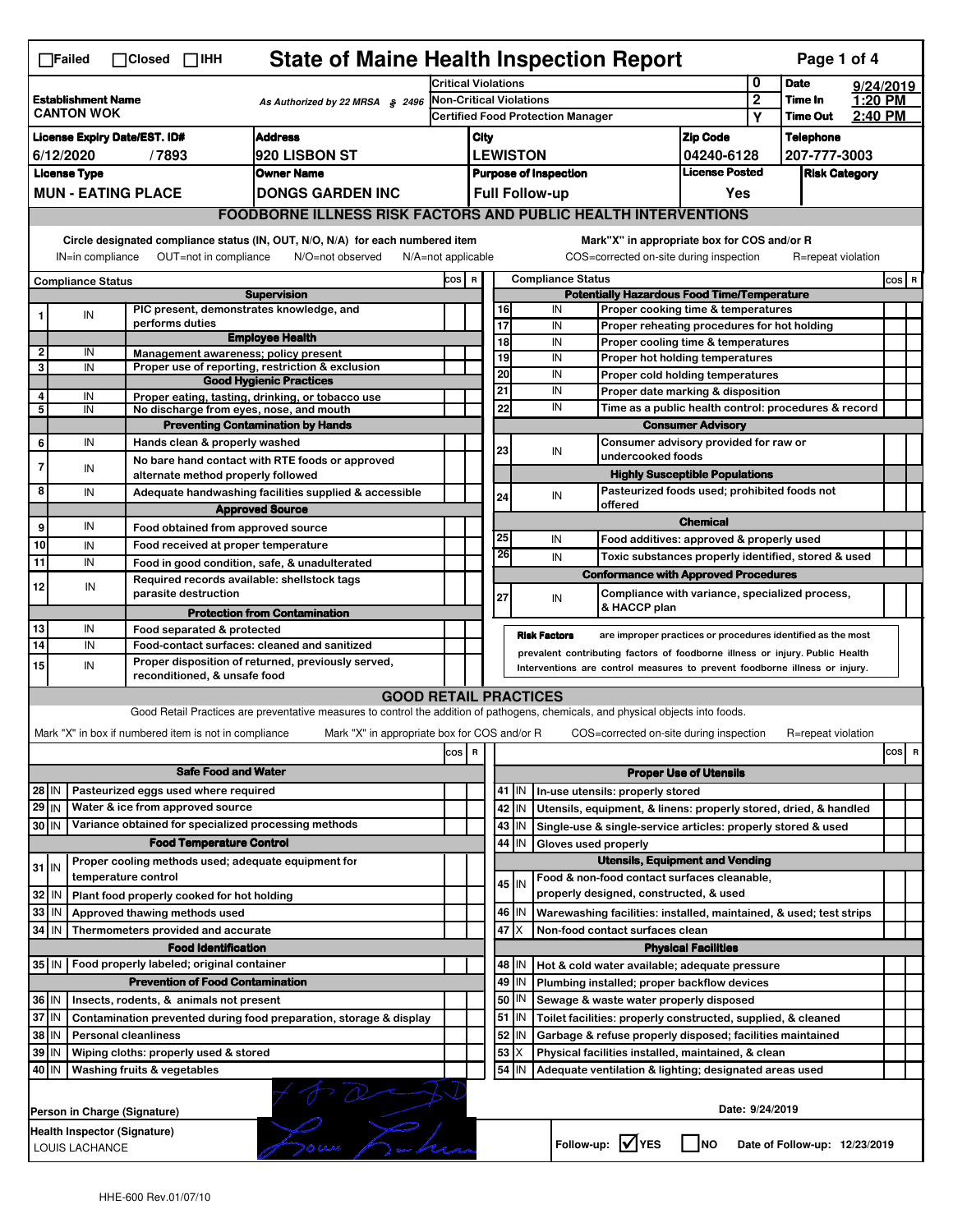|                                                    |                                 |                            | <b>State of Maine Health Inspection Report</b> |              |                        | Page 2 of 4                      |
|----------------------------------------------------|---------------------------------|----------------------------|------------------------------------------------|--------------|------------------------|----------------------------------|
| <b>Establishment Name</b><br><b>CANTON WOK</b>     |                                 |                            | As Authorized by 22 MRSA § 2496                |              |                        | 9/24/2019<br><b>Date</b>         |
| License Expiry Date/EST. ID#<br>6/12/2020<br>/7893 | <b>Address</b><br>920 LISBON ST |                            | City / State<br><b>LEWISTON</b>                | /ME          | Zip Code<br>04240-6128 | <b>Telephone</b><br>207-777-3003 |
|                                                    |                                 |                            | <b>Temperature Observations</b>                |              |                        |                                  |
| <b>Location</b>                                    | <b>Temperature</b>              |                            |                                                | <b>Notes</b> |                        |                                  |
| Water                                              | $117*$                          | Hand wash (kitchen)        |                                                |              |                        |                                  |
| Water                                              | $118*$                          | Hand wash (3 Bay sink)     |                                                |              |                        |                                  |
| Brocolli                                           | $37*$                           |                            | Upright cooler 2 (basement)                    |              |                        |                                  |
| Marinated pork                                     | $41*$                           | Reach in unit (top)        |                                                |              |                        |                                  |
| Chlorine solution                                  | 50-99 ppm                       | 3 bay sink                 |                                                |              |                        |                                  |
| Raw beef                                           | $35^{\ast}$                     | Meat cooler                |                                                |              |                        |                                  |
| Chicken Wing                                       | $40*$                           | Single door upright cooler |                                                |              |                        |                                  |
| Fried rice                                         | $101*$                          | Cooling process, 1 hour    |                                                |              |                        |                                  |



LOUIS LACHANCE



**Date: 9/24/2019**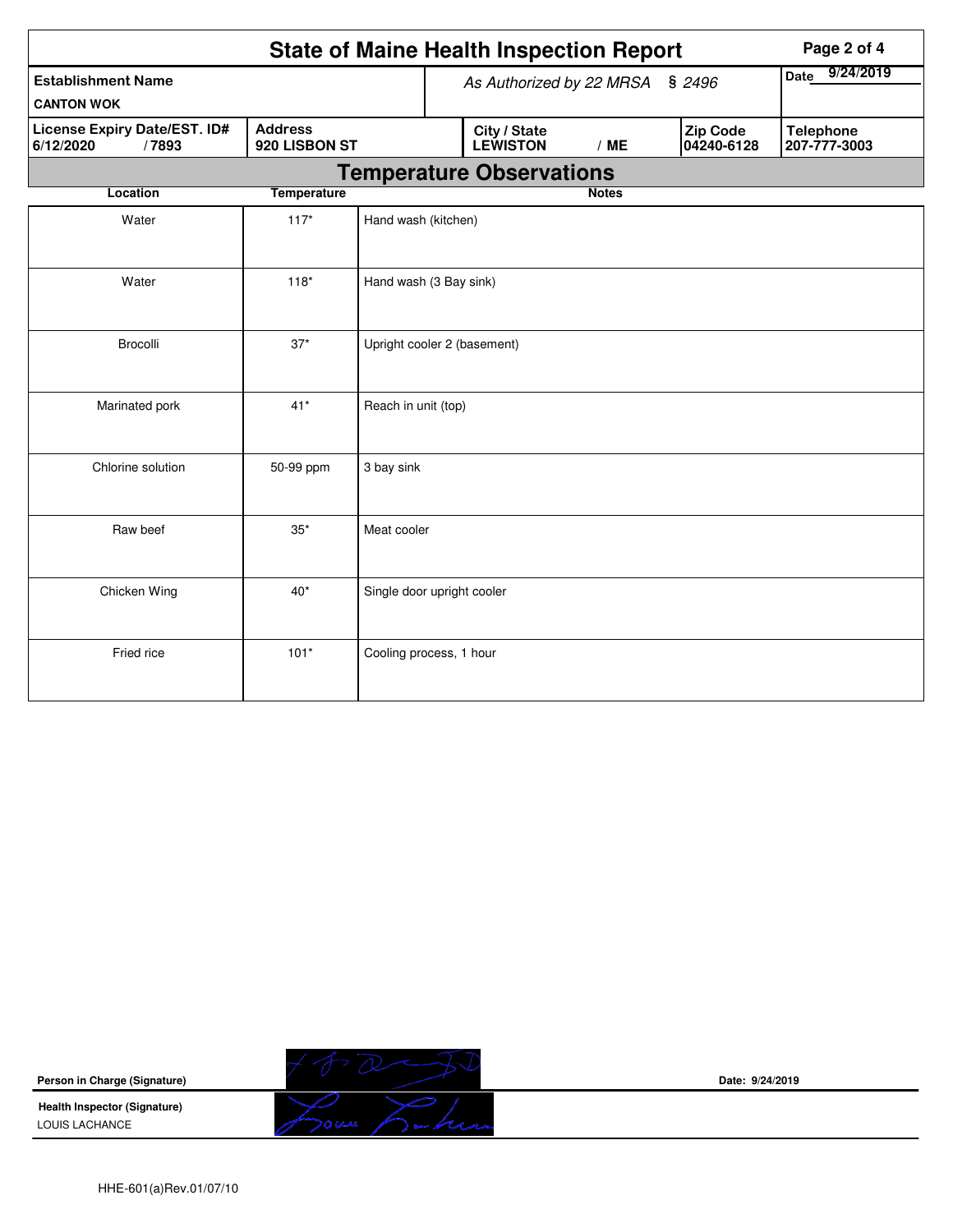|                                                                                                                                                    |                                 | Page 3 of 4                     |           |                               |  |  |  |  |  |
|----------------------------------------------------------------------------------------------------------------------------------------------------|---------------------------------|---------------------------------|-----------|-------------------------------|--|--|--|--|--|
| <b>Establishment Name</b>                                                                                                                          | <b>Date</b>                     | 9/24/2019                       |           |                               |  |  |  |  |  |
| <b>CANTON WOK</b>                                                                                                                                  |                                 |                                 |           |                               |  |  |  |  |  |
| License Expiry Date/EST. ID#<br>6/12/2020<br>/7893                                                                                                 | <b>Address</b><br>920 LISBON ST | City / State<br><b>LEWISTON</b> | <b>ME</b> | <b>Zip Code</b><br>04240-6128 |  |  |  |  |  |
| <b>Observations and Corrective Actions</b>                                                                                                         |                                 |                                 |           |                               |  |  |  |  |  |
| Violations cited in this report must be corrected within the time frames below, or as stated in sections<br>8-405.11 and 8-406.11 of the Food Code |                                 |                                 |           |                               |  |  |  |  |  |

47: 4-602.13: N: Non-food contact surfaces are not cleaned at a frequency necessary to preclude accumulation of soil residues.

INSPECTOR NOTES: Exterior of fryolators need cleaning due to grease build up. Scrape and degrease more often and as neccesary.

53: 6-201.11: N: Floors, walls, and ceilings are not smooth and easily cleanable.

INSPECTOR NOTES: Section of flooring below 3 bay sink is lifting and needs repair to be smooth, sealed and easily cleanable.

**Person in Charge (Signature)**

**Health Inspector (Signature)**  LOUIS LACHANCE



**Date: 9/24/2019**